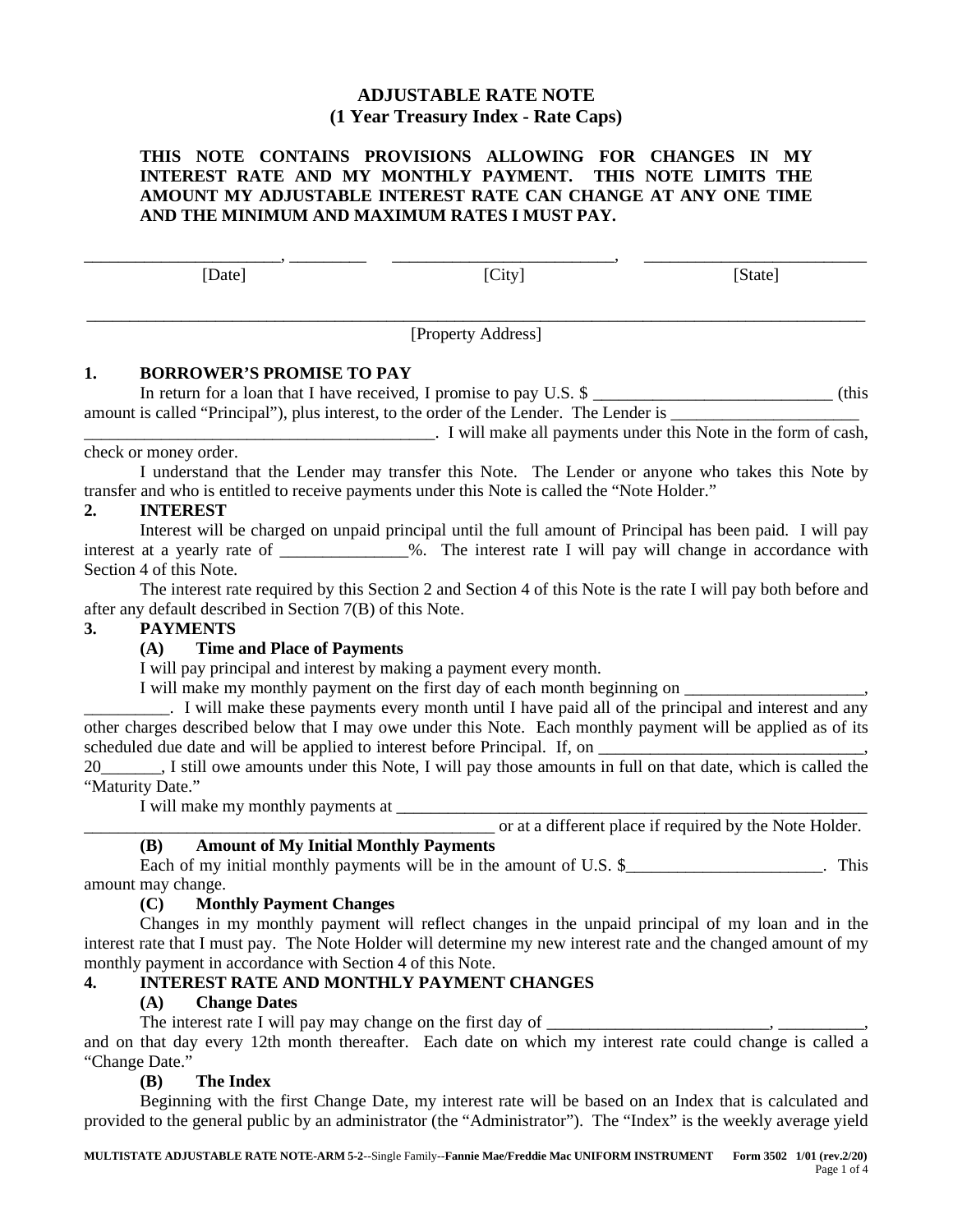on United States Treasury securities adjusted to a constant maturity of one year, as made available by the Board of Governors of the Federal Reserve System. The most recent Index value available as of the date 45 days before each Change Date is called the "Current Index," provided that if the Current Index is less than zero, then the Current Index will be deemed to be zero for purposes of calculating my interest rate.

If the Index is no longer available, it will be replaced in accordance with Section 4(G) below.

#### **(C) Calculation of Changes**

Before each Change Date, the Note Holder will calculate my new interest rate by adding \_\_\_\_\_\_\_\_\_\_\_\_\_

percentage points (2002) (the "Margin") to the Current Index. The Margin may change if the Index is replaced by the Note Holder in accordance with Section 4(G)(2) below. The Note Holder will then round the result of the Margin plus the Current Index to the nearest one-eighth of one percentage point (0.125%). Subject to the limits stated in Section 4(D) below, this rounded amount will be my new interest rate until the next Change Date.

The Note Holder will then determine the amount of the monthly payment that would be sufficient to repay the unpaid principal that I am expected to owe at the Change Date in full on the Maturity Date at my new interest rate in substantially equal payments. The result of this calculation will be the new amount of my monthly payment.

#### **(D) Limits on Interest Rate Changes**

The interest rate I am required to pay at the first Change Date will not be greater than \_\_\_\_\_\_\_\_\_\_% or less than  $\%$ . Thereafter, my interest rate will never be increased or decreased on any single Change Date by more than two percentage points (2.0%) from the rate of interest I have been paying for the preceding 12 months. My interest rate will never be greater than  $\%$  or less than  $\%$ .

### **(E) Effective Date of Changes**

My new interest rate will become effective on each Change Date. I will pay the amount of my new monthly payment beginning on the first monthly payment date after the Change Date until the amount of my monthly payment changes again.

#### **(F) Notice of Changes**

The Note Holder will deliver or mail to me a notice of any changes in my interest rate and the amount of my monthly payment before the effective date of any change. The notice will include information required by law to be given to me and also the title and telephone number of a person who will answer any question I may have regarding the notice.

#### **(G) Replacement Index and Replacement Margin**

The Index is deemed to be no longer available and will be replaced if any of the following events (each, a "Replacement Event") occur: (i) the Administrator has permanently or indefinitely stopped providing the Index to the general public; or (ii) the Administrator or its regulator issues an official public statement that the Index is no longer reliable or representative.

If a Replacement Event occurs, the Note Holder will select a new index (the "Replacement Index") and may also select a new margin (the "Replacement Margin"), as follows:

(1) If a replacement index has been selected or recommended for use in consumer products, including residential adjustable-rate mortgages, by the Board of Governors of the Federal Reserve System, the Federal Reserve Bank of New York, or a committee endorsed or convened by the Board of Governors of the Federal Reserve System or the Federal Reserve Bank of New York at the time of a Replacement Event, the Note Holder will select that index as the Replacement Index.

(2) If a replacement index has not been selected or recommended for use in consumer products under Section (G)(1) at the time of a Replacement Event, the Note Holder will make a reasonable, good faith effort to select a Replacement Index and a Replacement Margin that, when added together, the Note Holder reasonably expects will minimize any change in the cost of the loan, taking into account the historical performance of the Index and the Replacement Index.

The Replacement Index and Replacement Margin, if any, will be operative immediately upon a Replacement Event and will be used to determine my interest rate and monthly payments on Change Dates that are more than 45 days after a Replacement Event. The Index and Margin could be replaced more than once during the term of my Note, but only if another Replacement Event occurs. After a Replacement Event, all references to the "Index" and "Margin" will be deemed to be references to the "Replacement Index" and "Replacement Margin."

**MULTISTATE ADJUSTABLE RATE NOTE-ARM 5-2**--Single Family--**Fannie Mae/Freddie Mac UNIFORM INSTRUMENT Form 3502 1/01 (rev.2/20)** The Note Holder will also give me notice of my Replacement Index and Replacement Margin, if any, and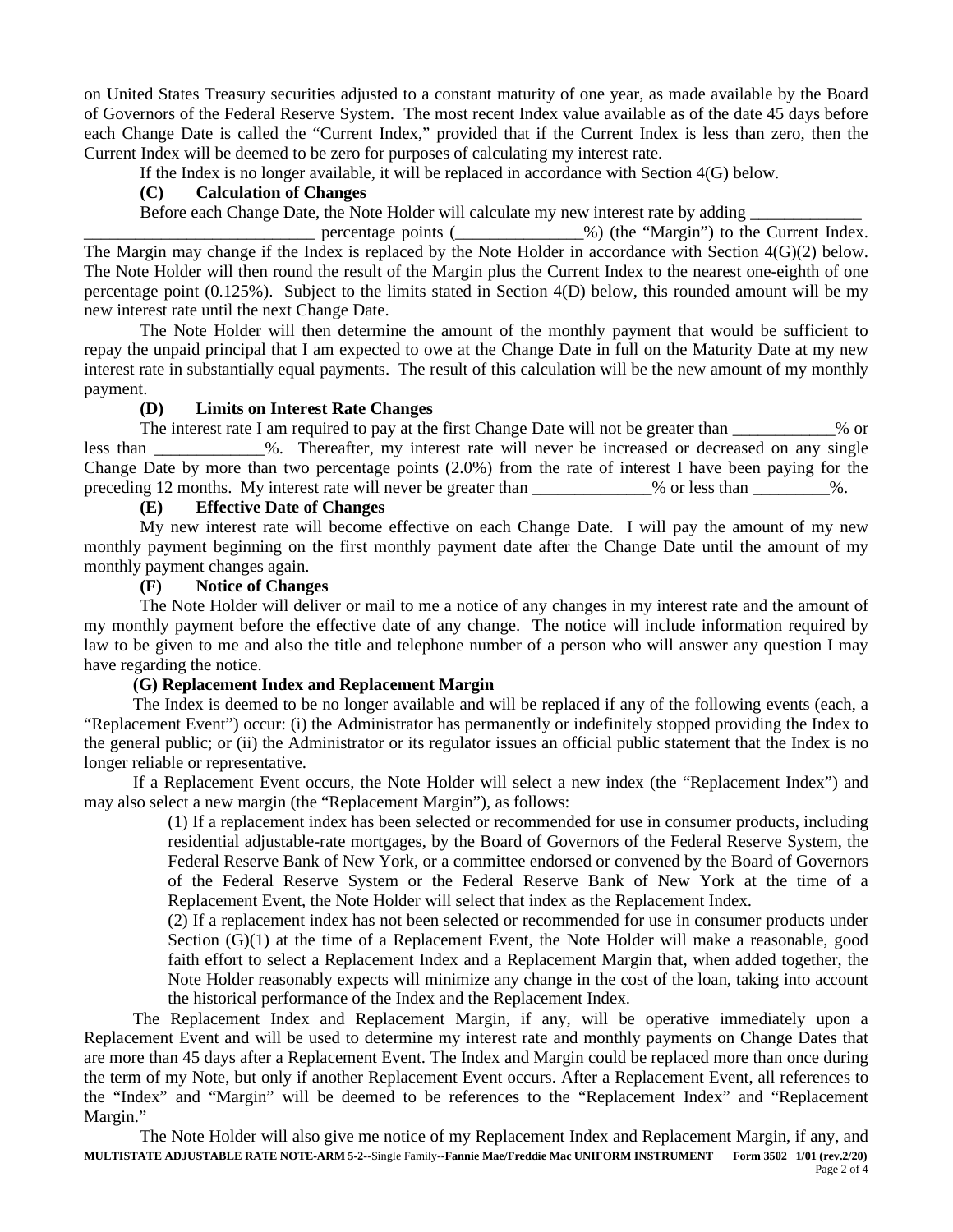such other information required by applicable law and regulation.

## **5. BORROWER'S RIGHT TO PREPAY**

I have the right to make payments of Principal at any time before they are due. A payment of Principal only is known as a "Prepayment." When I make a Prepayment, I will tell the Note Holder in writing that I am doing so. I may not designate a payment as a Prepayment if I have not made all the monthly payments due under the Note.

I may make a full Prepayment or partial Prepayments without paying a Prepayment charge. The Note Holder will use my Prepayments to reduce the amount of Principal that I owe under this Note. However, the Note Holder may apply my Prepayment to the accrued and unpaid interest on the Prepayment amount, before applying my Prepayment to reduce the Principal amount of the Note. If I make a partial Prepayment, there will be no changes in the due dates of my monthly payment unless the Note Holder agrees in writing to those changes. My partial Prepayment may reduce the amount of my monthly payments after the first Change Date following my partial Prepayment. However, any reduction due to my partial Prepayment may be offset by an interest rate increase.

# **6. LOAN CHARGES**

If a law, which applies to this loan and which sets maximum loan charges, is finally interpreted so that the interest or other loan charges collected or to be collected in connection with this loan exceed the permitted limits, then: (a) any such loan charge shall be reduced by the amount necessary to reduce the charge to the permitted limit; and (b) any sums already collected from me which exceeded permitted limits will be refunded to me. The Note Holder may choose to make this refund by reducing the Principal I owe under this Note or by making a direct payment to me. If a refund reduces Principal, the reduction will be treated as a partial Prepayment.

# **7. BORROWER'S FAILURE TO PAY AS REQUIRED**

## **(A) Late Charges for Overdue Payments**

If the Note Holder has not received the full amount of any monthly payment by the end of calendar days after the date it is due, I will pay a late charge to the Note Holder. The amount of the charge will be  $\frac{1}{2}$  % of my overdue payment of principal and interest. I will pay this late charge promptly but only once on each late payment.

## **(B) Default**

If I do not pay the full amount of each monthly payment on the date it is due, I will be in default.

## **(C) Notice of Default**

If I am in default, the Note Holder may send me a written notice telling me that if I do not pay the overdue amount by a certain date, the Note Holder may require me to pay immediately the full amount of Principal which has not been paid and all the interest that I owe on that amount. That date must be at least 30 days after the date on which the notice is mailed to me or delivered by other means.

# **(D) No Waiver By Note Holder**

Even if, at a time when I am in default, the Note Holder does not require me to pay immediately in full as described above, the Note Holder will still have the right to do so if I am in default at a later time**.**

# **(E) Payment of Note Holder's Costs and Expenses**

If the Note Holder has required me to pay immediately in full as described above, the Note Holder will have the right to be paid back by me for all of its costs and expenses in enforcing this Note to the extent not prohibited by applicable law. Those expenses include, for example, reasonable attorneys' fees.

# **8. GIVING OF NOTICES**

Unless applicable law requires a different method, any notice that must be given to me under this Note will be given by delivering it or by mailing it by first class mail to me at the Property Address above or at a different address if I give the Note Holder a notice of my different address.

Any notice that must be given to the Note Holder under this Note will be given by delivering it or by mailing it by first class mail to the Note Holder at the address stated in Section 3(A) above or at a different address if I am given a notice of that different address.

# **9. OBLIGATIONS OF PERSONS UNDER THIS NOTE**

**MULTISTATE ADJUSTABLE RATE NOTE-ARM 5-2**--Single Family--**Fannie Mae/Freddie Mac UNIFORM INSTRUMENT Form 3502 1/01 (rev.2/20)** If more than one person signs this Note, each person is fully and personally obligated to keep all of the promises made in this Note, including the promise to pay the full amount owed. Any person who is a guarantor, surety or endorser of this Note is also obligated to do these things. Any person who takes over these obligations, including the obligations of a guarantor, surety or endorser of this Note, is also obligated to keep all of the promises made in this Note. The Note Holder may enforce its rights under this Note against each person